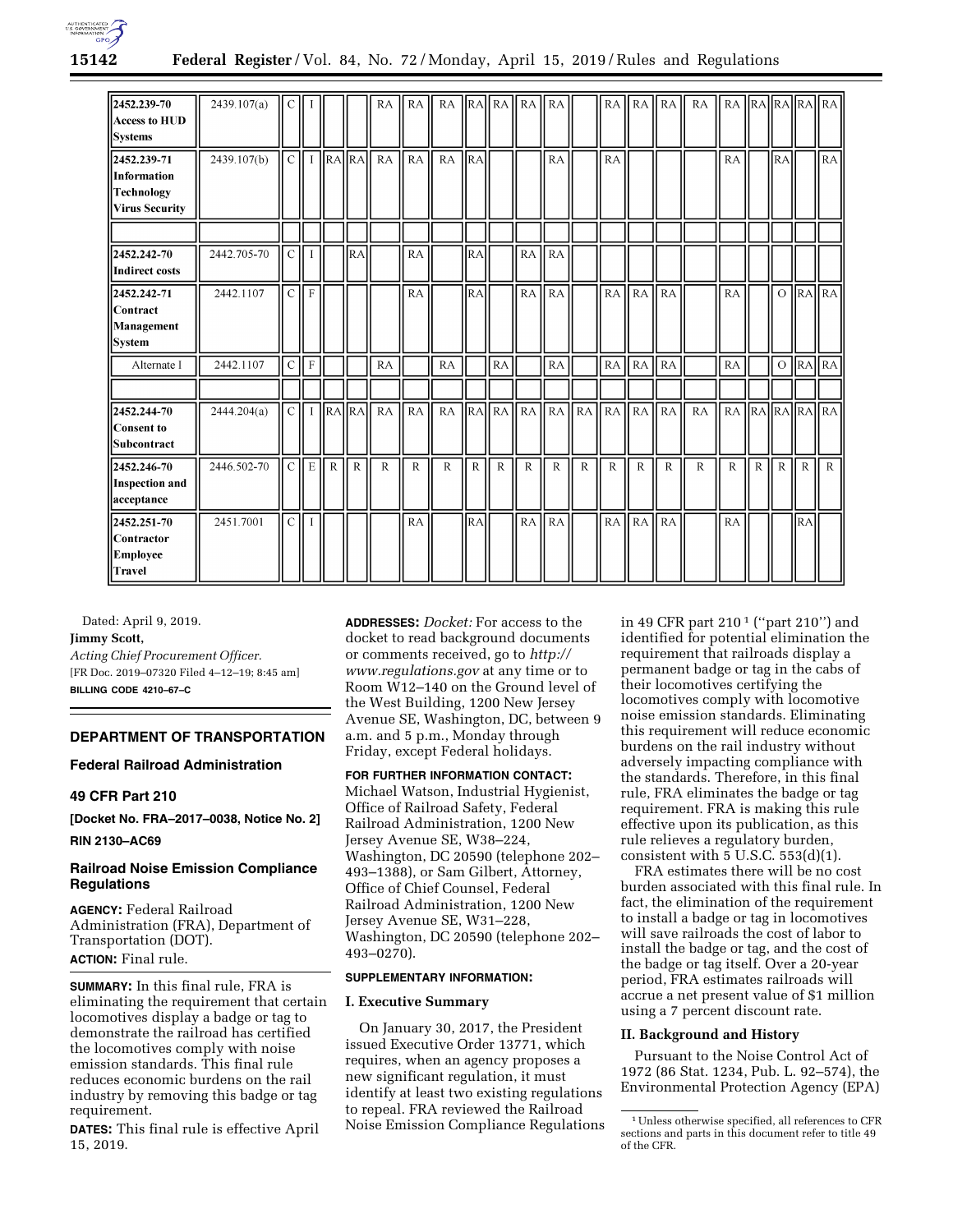promulgated standards in 40 CFR part 201 to limit the noise emitted by railroad locomotives, cars, and other equipment. In consultation with EPA, FRA developed regulations in 49 CFR part 210 to ensure compliance with the noise emission standards. *See* 41 FR 49183, 49183–84 (Nov. 8, 1976).

Part 210 requires railroads to certify that locomotives built after December 31, 1979, comply with locomotive noise emission standards. Under § 210.27(d), railroads must attach a permanent badge or tag in the cab of the locomotive displaying the results of the certification test (including the method, date, and location of the test, and the sound level reading obtained during the test).

In 2014, the Association of American Railroads (AAR) requested FRA eliminate the requirement to display the certification of compliance with locomotive noise emission regulations in the locomotive, in its comments on a separate proposed rule concerning stenciling requirements for window glazing. AAR Comment, November 25, 2014, Docket No. FRA–2012–0103. AAR noted that when FRA added § 210.27(d) in 1983, few locomotives had been tested and certified to comply with the noise emission standards. AAR contended that instead of testing individual locomotives for compliance with the noise emission standards, railroads currently test locomotives by model. Locomotives are built to the manufacturer's written specifications and those written specifications detail the technical features of a locomotive's particular model, including its certification under § 210.27. Documentation of that testing is maintained by the railroads as a usual and customary practice, and may be consulted if FRA has a doubt about whether a locomotive has been tested for compliance with locomotive noise emission regulations.

FRA declined to eliminate the display requirement for noise certification at that time because it was beyond the scope of the window-glazing rulemaking. However, FRA said it would consider the merits of AAR's request and evaluate how to address the issue in the future. 81 FR 6775, 6778 (Feb. 9, 2016).

FRA continually reviews and revises its regulations to ensure the regulatory burden on the rail industry is not excessive, clarify the application of existing requirements and remove requirements no longer necessary, and keep pace with emerging technology, changing operational realities, and safety concerns. In addition, on January 30, 2017, the President issued Executive Order 13771 (Reducing Regulation and

Controlling Regulatory Costs), which requires agencies to identify at least two existing regulations to repeal when they propose a new significant regulation. Because the badge or tag requirement is unnecessary for FRA enforcement of the noise testing requirements, FRA determined repealing § 210.27(d) would reduce the burden on the rail industry without adversely impacting FRA's ability to ensure compliance with locomotive noise emission regulations. Accordingly, on July 16, 2018 (83 FR 32826), FRA published a notice of proposed rulemaking (NPRM) proposing to eliminate the requirement for locomotives to display a permanent badge or tag certifying compliance with noise emission standards.

## **III. Discussion of Comments**

The NPRM solicited written comments from the public under the Administrative Procedure Act (5 U.S.C. 553). By the close of the comment period on September 14, 2018, FRA received one comment, a joint comment from AAR and the American Short Line and Regional Railroad Association (ASLRRA).

In the comment, AAR and ASLRRA stated railroads have been advocating for the removal of the certification display requirement since 2011. AAR and ASLRRA explained the certification display requirement is no longer necessary because the overwhelming majority of locomotives have already been tested by the manufacturers on a model-by-model basis. Accordingly, AAR and ASLRRA supported the NPRM's proposal to eliminate the certification display requirement.

FRA received no public comments conveying a need to change the scope or substance of the proposed rule. Therefore, in this final rule FRA eliminates the requirement for locomotives to display a permanent badge or tag certifying compliance with noise emission standards.

#### **IV. Section-by-Section Analysis**

#### *Section 210.27 New Locomotive Certification*

Section 210.27 requires railroads to certify that their locomotives comply with noise emission standards. Specifically, paragraph (a) requires railroads to certify that locomotives built after December 31, 1979, comply with the noise emission standards. Paragraph (b) provides railroads must determine certification for each locomotive model by load cell testing or passby testing. Paragraph (c) states if railroads use passby testing, they should conduct the test with the locomotive

operating at maximum rated horsepower output. Under paragraph (d), railroads must attach a permanent badge or tag in the cab of the locomotive to display the results of the certification test.

FRA determined this permanent badge or tag is no longer necessary, and this final rule removes paragraph (d) in its entirety. FRA notes although railroads no longer need to display a badge or tag in the locomotive cab, the locomotives still need to be tested and certified to comply with the noise emission standards, as required under paragraphs (a) through (c) of this section.

#### **V. Regulatory Impact and Notices**

## *Executive Order 12866 and DOT Regulatory Policies and Procedures*

FRA evaluated this final rule consistent with existing policies and procedures, and determined it to be non-significant under Executive Order 12866 as well as DOT policies and procedures (44 FR 11034 (February 26, 1979)). This final rule is considered an Executive Order 13771 deregulatory action. Details on the estimated cost savings of the rule can be found in the rule's economic analysis.

FRA is eliminating the requirement that locomotives display a permanent badge or tag to demonstrate they have been certified to comply with noise emission standards. (The permanent badge or tag will hereafter be referred to as a ''badge'' in this analysis.) A badge is typically a metal plate installed inside the cab of the locomotive. Railroads will benefit from this final rule because a badge had been required in all locomotives. Any railroad purchasing new locomotives will not be required to display a badge, therefore saving it money. Also, badges will no longer need to be replaced when locomotives are overhauled.

FRA estimates there will be no cost burden associated with this final rule. The elimination of the requirement to install a badge in locomotives will save railroads the cost of labor to install the badge, and the cost of the badge itself. Over a 20-year period, this analysis finds \$1 million in present value cost savings, estimated using a 7 percent discount rate. FRA has prepared and placed in the docket a regulatory analysis addressing the economic impact of this rule.

## *Regulatory Flexibility Act and Executive Order 13272*

The Regulatory Flexibility Act (RFA) (94 Stat. 1164, Pub. L. 96–354), as amended, and codified as amended at 5 U.S.C. 601–612, and Executive Order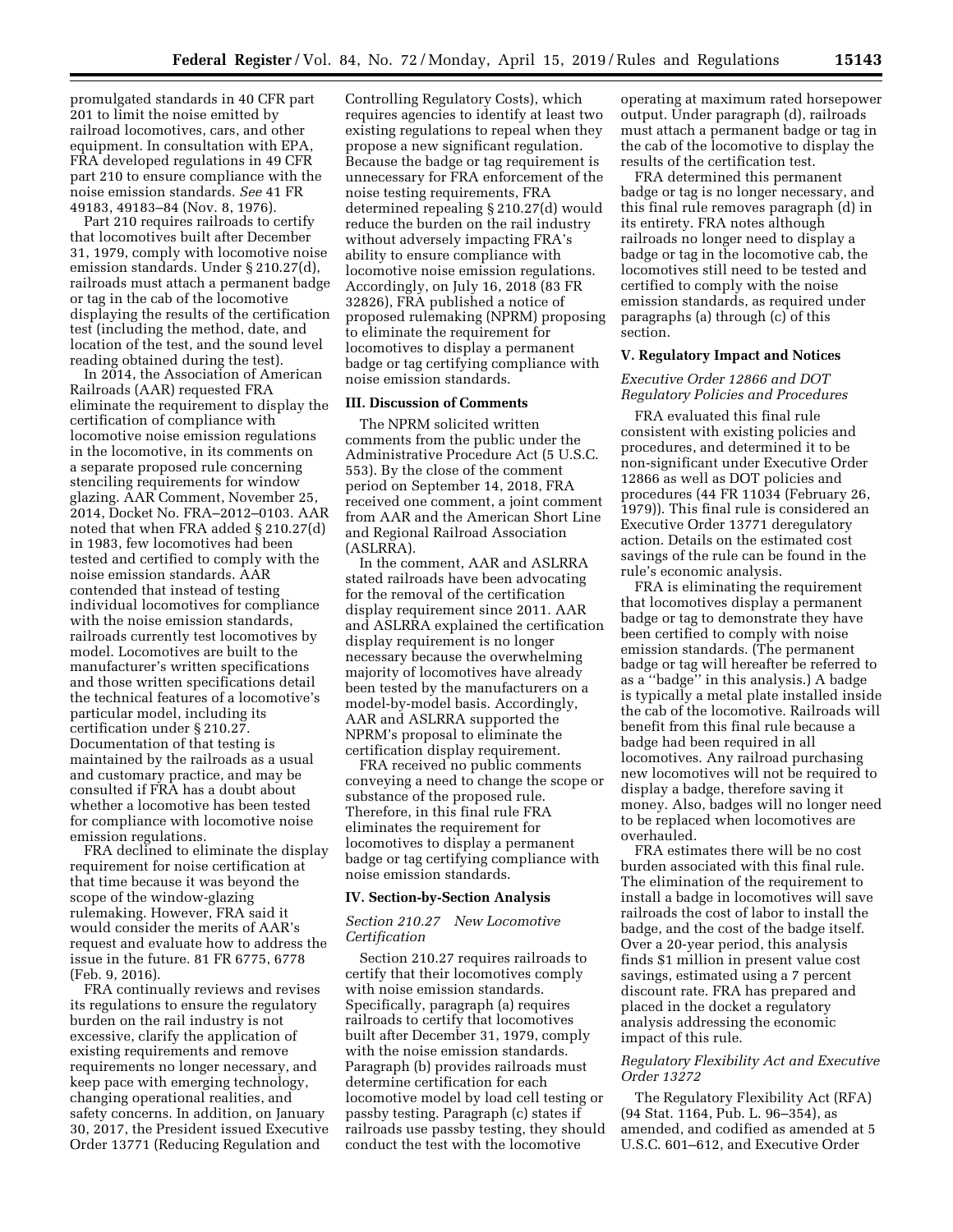13272 (Proper Consideration of Small Entities in Agency Rulemaking), require agency review of proposed and final rules to assess their impact on ''small entities'' for purposes of the RFA. An agency must prepare a regulatory flexibility analysis unless it determines and certifies a rule is not expected to have a significant economic impact on a substantial number of small entities. FRA has determined this final rule will not have a significant economic impact on a substantial number of small entities.

Federal agencies may adopt their own size standards for small entities, in consultation with the Small Business Administration and in conjunction with public comment. FRA published a final statement of agency policy that formally designates ''small entities'' or ''small businesses'' as being railroads, contractors, and hazardous materials shippers with the revenue of a Class III

railroad as set forth in 49 CFR 1201.1– 1, which is \$20 million or less in inflation-adjusted annual revenues, and commuter railroads or small governmental jurisdictions that serve populations of 50,000 or less. *See* 68 FR 24891 (May 9, 2003), codified at 49 CFR part 209, appendix C. FRA is using this definition for this rulemaking.

FRA estimates there are 704 Class III railroads, most of which will be affected by this final rule. Most Class III railroads do not purchase new locomotives; rather, they purchase used locomotives from Class I and Class II railroads. Therefore, any badges required will have already been installed when obtained from the larger railroad. If a small railroad did purchase a new locomotive, however, they would save money because the badge would no longer be required. Small railroads will also benefit since they will not need to replace badges as they age or when

locomotives are overhauled. Therefore, any impact on small railroads by this final regulation will likely be small and entirely beneficial. Thus, pursuant to the RFA, 5 U.S.C. 601(b), the FRA Administrator hereby certifies that this rule will not have a significant economic impact on a substantial number of small entities.

## *Paperwork Reduction Act*

The information collection requirements in this final rule are being submitted to the Office of Management and Budget (OMB) for review and approval in accordance with the Paperwork Reduction Act of 1995 (44 U.S.C. 3501 *et seq.*). The sections that contain the current information collection requirements and the estimated time to fulfill each requirement are as follows:

| CFR section                                                                                                                    | Respondent universe | Total annual<br>responses          | Average time per<br>response                | Total annual burden<br>hours                                    |
|--------------------------------------------------------------------------------------------------------------------------------|---------------------|------------------------------------|---------------------------------------------|-----------------------------------------------------------------|
| 210.27(a)-New Locomotive Certification-<br>Request to Manufacturer for Certification.                                          | 4 Manufacturers     | 4 requests                         | 30 minutes                                  | 2 hours.                                                        |
| 210.27(d)-New Locomotive Certification-<br>Identification of Certified Locomotive by<br>Badge Plate (Rescission of Provision). | 4 Manufacturers     | 790 badges                         | 30 minutes                                  | minus 395 hours<br>(Previously Ap-<br>proved Burden by<br>OMB). |
| 210.31-Recorded Measurements of Loco-<br>motive Noise Emission Test.                                                           |                     | 4 Manufacturers  745 forms/records | $\vert$ 3 hours                             | 2.235 hours.                                                    |
| Total                                                                                                                          | 4 Manufacturers     |                                    | 749 responses    2.987 hours    2,237 hours |                                                                 |

All estimates include the time for reviewing instructions, searching existing data sources, gathering or maintaining the needed data, and reviewing the information.

For information or a copy of the paperwork package submitted to OMB, contact Mr. Robert Brogan, Information Collection Clearance Officer, Office of Railroad Safety, FRA, at 202–493–6292, or Ms. Kimberly Toone, Information Collection Clearance Officer, Office of Information Technology, FRA, at 202– 493–6132.

Organizations and individuals desiring to submit comments on the collection of information requirements should direct them to Mr. Robert Brogan or Ms. Kimberly Toone, Federal Railroad Administration, 1200 New Jersey Avenue SE, 3rd Floor, Washington, DC 20590. Comments may also be submitted via email to Mr. Brogan at *[Robert.Brogan@dot.gov,](mailto:Robert.Brogan@dot.gov)* or to Ms. Toone at *[Kim.Toone@dot.gov.](mailto:Kim.Toone@dot.gov)* 

OMB is required to make a decision concerning the collection of information requirements contained in this final rule between 30 and 60 days after publication of this document in the

**Federal Register**. Therefore, a comment to OMB is best assured of having its full effect if OMB receives it within 30 days of publication.

FRA is not authorized to impose a penalty on persons for violating information collection requirements which do not display a current OMB control number, if required. FRA intends to obtain current OMB control numbers for any new information collection requirements resulting from this rulemaking action prior to the effective date of the final rule. The current OMB control number for this information collection is OMB No. 2130–0527.

#### *Federalism Implications*

Executive Order 13132, ''Federalism'' (64 FR 43255, Aug. 10, 1999), requires FRA to develop an accountable process to ensure ''meaningful and timely input by State and local officials in the development of regulatory policies that have federalism implications.'' ''Policies that have federalism implications'' are defined in the Executive Order to include regulations that have ''substantial direct effects on the States,

on the relationship between the national government and the States, or on the distribution of power and responsibilities among the various levels of government.'' Under Executive Order 13132 (Federalism), agencies may not issue a regulation with federalism implications that imposes substantial direct compliance costs and that is not required by statute, unless the Federal government provides the funds necessary to pay the direct compliance costs incurred by State and local governments, or the agency consults with State and local government officials early in the process of developing the regulation.

FRA analyzed this final rule consistent with the principles and criteria in Executive Order 13132. FRA determined the final rule will not have substantial direct effects on States, on the relationship between the national government and States, or on the distribution of power and responsibilities among the various levels of government. In addition, FRA determined this final rule will not impose substantial direct compliance costs on State and local governments.